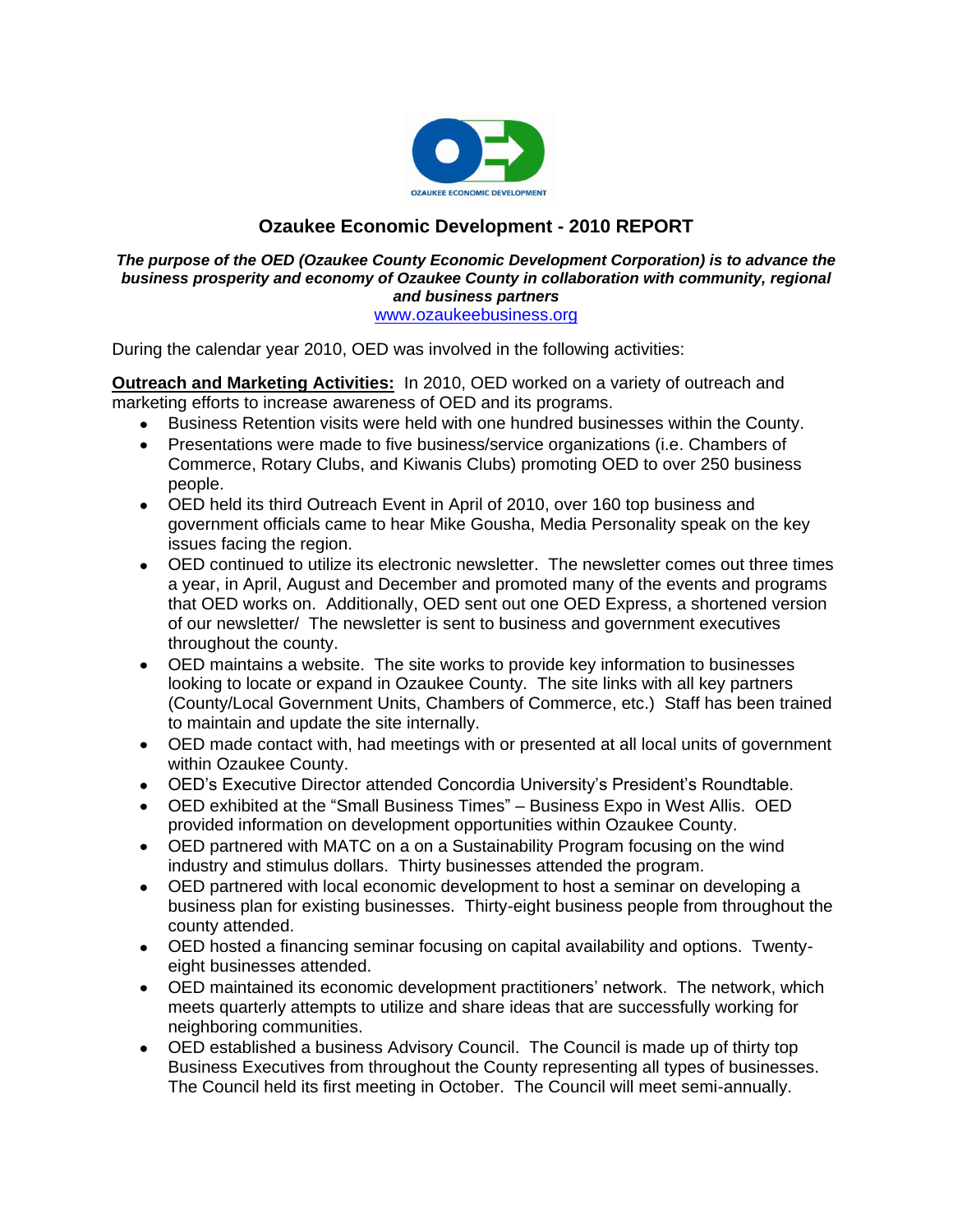

## **Ozaukee Economic Development - 2010 REPORT**

**Financing Activities**: OED serves as the marketing arm of the County's Revolving Loan Fund (RLF) Program and works to promote the local (City of Mequon, City of Cedarburg, City of Port Washington, Village of Grafton) RLF programs.

- Both a \$100,000 Ozaukee County loan and a \$100,000 City of Port Washington loan were completed for Custom Wire Technologies.. The company utilized the funding to purchase a new facility on Sunset Road in Port Washington. The new space will allow the company to expand its current business
- Both a \$70,000 working capital Ozaukee County loan and a \$100,000 equipment loan from the City of Port Washington were completed for Prism Manufacturing. Prism was located in Manitowoc and Brookfield, it combined its operations in Port Washington in the former Simplicity Building.
- Both a \$70,000 working capital Ozaukee County loan and a \$125,000 working capital City of Port Washington loan were approved for Lighthouse Development. These loans were utilized to improve the former Smith Brothers properties, so that Franklin Energy could relocate their corporate headquarters there.
- A \$40,000 equipment Ozaukee County loan was approved for Oldenburg Metals. The loan allowed the company to expand its current offerings.
- Due to the economic crisis and credit crunch, there has been significant activity and meetings regarding the RLF program. However, many of the projects have stalled or failed to move forward. OED continues to work with these businesses.
- Meetings were held with 74 businesses on the revolving loan fund programs.

**Workforce Development:** OED understands that Workforce Development is a key element in economic development;

- Continued as a funding member of Workforce 2020, a consortium of education,  $\bullet$ business, and community and government representatives pursuing future employment needs in the county through the implementation of a School-To-Work apprenticeship program.
- OED, in cooperation with several partners developed, sponsored and held the third Manufacturing Career Expo. The program, which was held at Cedarburg High School, highlighted the Manufacturing Industry and the careers and salaries available within the industry. 350 students attended the program with 15 employer booths.

**Entrepreneurial Training:** OED, in cooperation with UW-Extension, has developed and implemented:

First Steps, a three hour seminar was held twice in 201. The program give  $\bullet$ entrepreneurs straight information on the difficulty of starting a business.

#### **Regional Economic Development:** OED actively participates in

Milwaukee7 Council meetings, the Milwaukee7 is a cooperative organization of the seven county Milwaukee Region (Ozaukee, Washington, Waukesha, Milwaukee, Racine, Walworth and Kenosha) to recruit, retain and expand companies that offer highvalue jobs